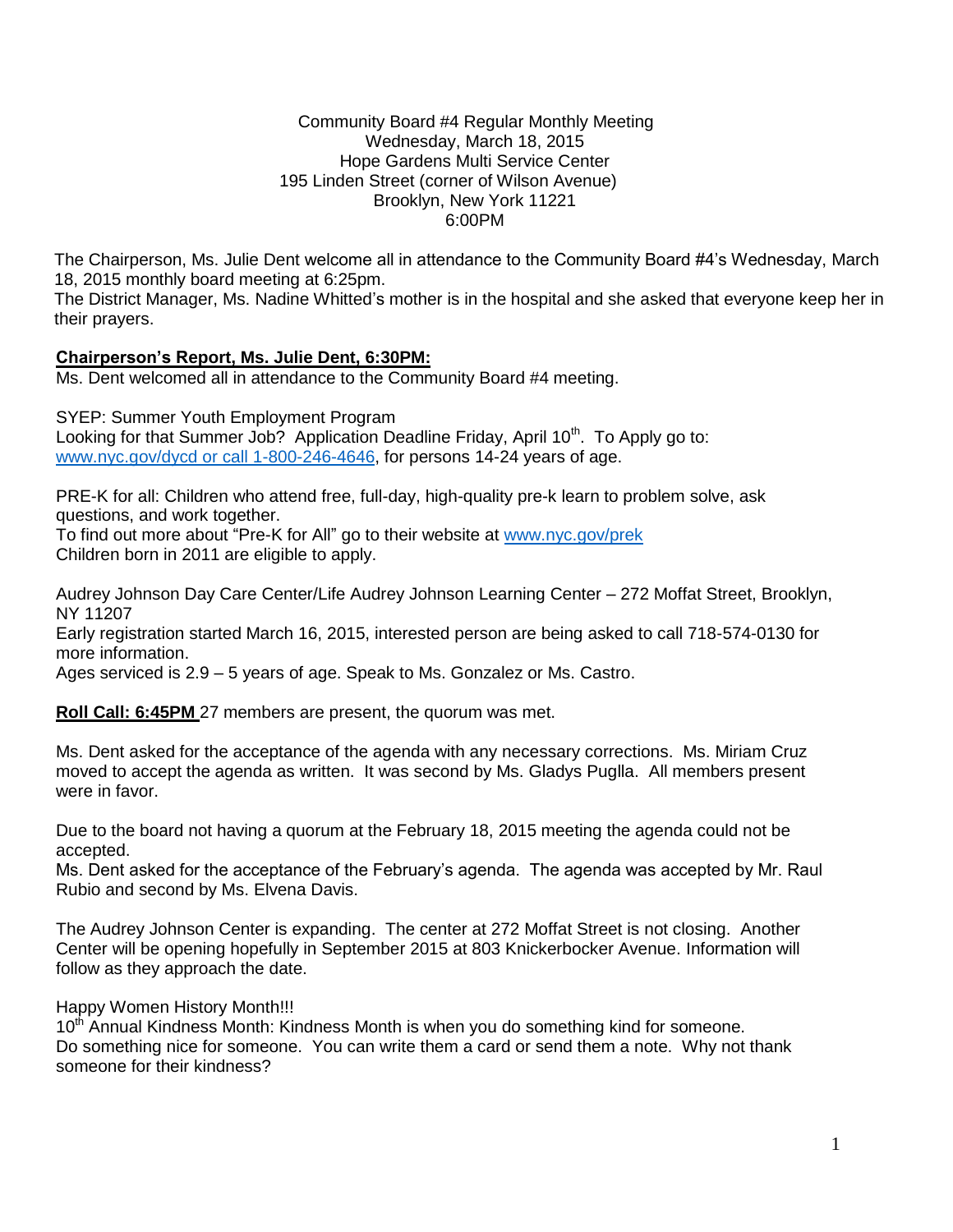Ms. Dent asked that the Elected Officials and /or their representatives introduce themselves and state their respective address and telephone numbers.

- 1) Jacklyn Reyes Representing Assemblyman Eric Martin Dilan, 718 Knickerbocker Avenue, 718-573- 1726
- 2) Yanuski Rodriquez Representing the Brooklyn District Attorney Ken Thompson, 718-250-2565
- 3) Kevin Worthington Representing NYC 34<sup>th</sup> Councilmember Antonio Reynoso, 244 Union Avenue, Brooklyn, NY 11206, 718-963-3141
- 4) Celeste Leon Representing Councilmember Rafael Espinal, 786 Knickerbocker Avenue, 718-642- 8664
- 5) Alicka Ampry-Samuel Representing Assemblywoman Latrice Walker, 250 Broadway, Suite 2206 New York, NY 10007, 212-312-1484

The Chairperson invited Deputy Inspector Max Tolentino the Commanding Officer of the 83<sup>rd</sup> Precinct to give a synopsis as to the trends and stats of our local  $83<sup>rd</sup>$  Precinct.

Deputy Inspector Max Tolentino: Year to Date Totals –

Down in murders: 0 vs. 1

Up in rapes: 5 vs. 3

Down in robberies: 56 vs.  $76 =$  which is down 26.3%

Down in Felony Assault: 52 vs 66 = 22.1% down

Up in burglaries: 96 vs. 93

Down in Grand Larceny: 78 vs. 97 = 19.6% down

Down in Grand Larceny Auto: 26 vs. 29 = 10.3% down

Grand Larceny Auto was up for the 28 day period were up.

Vans have been targeted this year, whole vans have been stolen and moved elsewhere, then the contents in the vehicles have been stolen and left.

The reduction in overall violence stated Deputy Inspector Max Tolentino is being attributed to the weather and also over the course of the last couple of months the  $83<sup>rd</sup>$  Pct. has taken 17 guns off the streets of Bushwick and made 24 arrest in connection with the guns.

Pattern #34 - Grand Larceny Auto Theft: There have been 5 incident on Ellery Street and Broadway where parked cars have been broken into overnight. The car windows are being smashed in and the contents in the vehicles are being stolen.

To address this condition the 83<sup>rd</sup> Pct. has deployed additional resources to target that area. The last incident occurred on March 8, 2015.

The  $83<sup>rd</sup>$  Pct. has an idea of who are committing these crimes and steps are being taken to capture the individuals.

The Deputy Inspector is asking people not to leave valuable items in their car that are visible. If you have an item or items that need to be left in the car, he ask that before you park your car and walk away that you put the items perhaps in the truck of the car. If the items are valuable it would be best not to leave them in your cars, he states.

Down in Domestic violence: 30 vs. 36 = down 16.7%

The 83<sup>rd</sup> has a very good domestic violence program, where they go out and make home visits.

On Monday 3/16 at 400 Central Avenue an individual fired 7 rounds from one vehicle across to another vehicle, however no one was hit. Because of a thorough investigation a short while later the intended individual was arrested and in his vehicle was found a loaded 38 revolver.

The 83 $^{\text{rd}}$  took the time to honor two Police Officers who made a gun arrest back in January: PO Moreno and PO Lopez. The officers foiled two would be robbers. The two robbers were caught with gun in hand.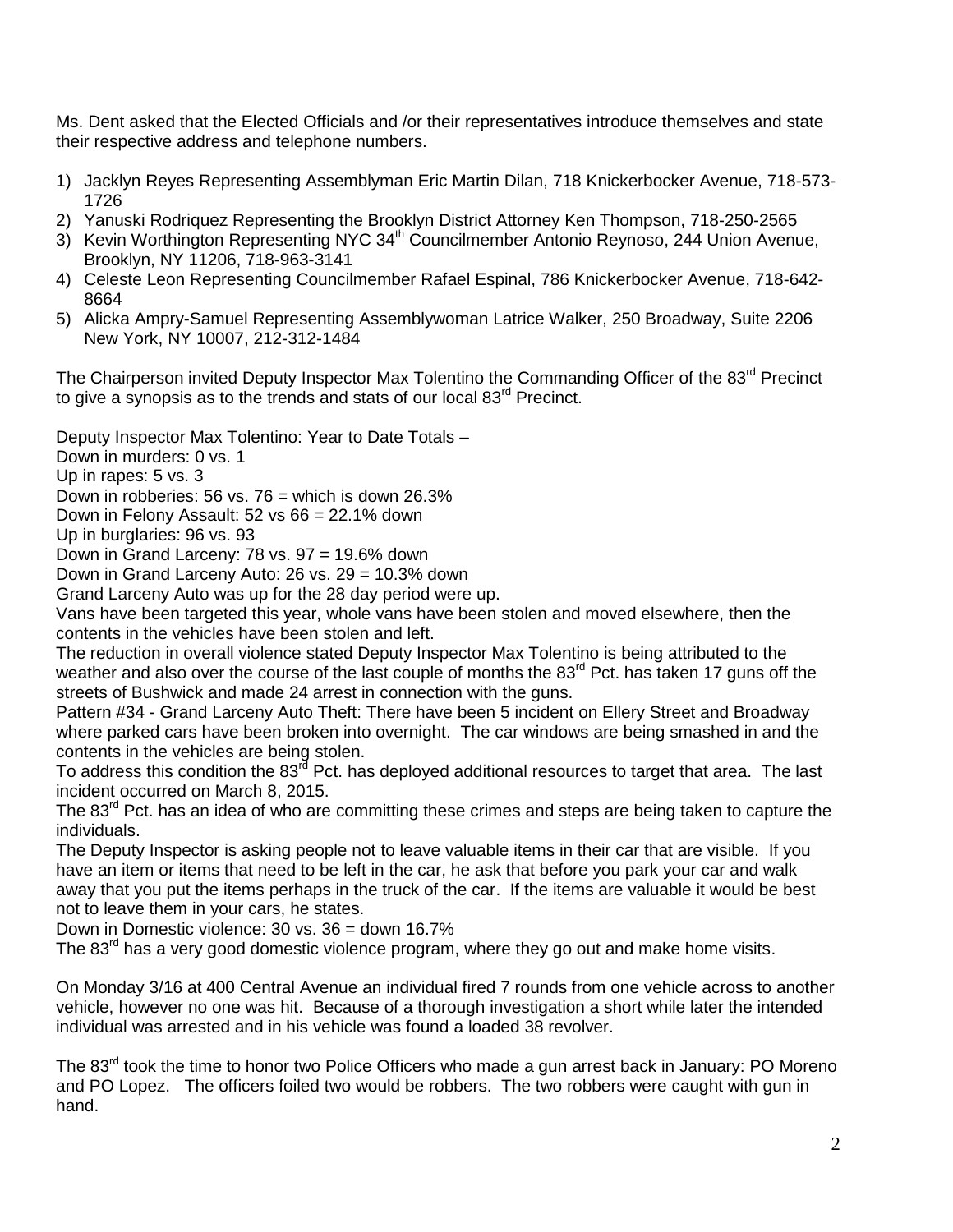Also someone took the time to point out that PO Moreno got out of his vehicle to help an elderly person shovel their sidewalk during the snowy weather.

Anytime you have a complaint about a Police Officer we want to hear about. In that way we will be able to give corrective action. However, we also want to hear about the good work that is being done out there by our Police Officers. This is a way for the police department and the community to motivate our officers to continue to do a good job for us.

A homicide in the 104 Pct. district occurred Friday March 13, 2015. At 264 Himrod Street two individuals with masks came into a location and shot rounds into a hallway. No one got hurt and the police is not sure who was the intended target or if they were trying to send a message to the women that lived there. The 83rd have been in contact with the Commanding Officer at the 104 Pct. Information has been exchanged and our gang unit has been notified along with all of our working personnel stated Deputy Inspector Max Tolentino. All streets that meet the border line of the 104 Pct. will have extra resources there.

Deputy Inspector Max Tolentino introduced his Executive Officer Captain Joe Profeta: Joe Profeta is in charge of traffic safety in the Precinct and he needs our help.

It is very serious when someone is hit by a vehicle whether they are walking or on a bike. People are getting reckless by riding motorbikes on the sidewalk and by going the wrong way. If anyone knows of a location where motorcycles or ATV's are stored please reach out to Detective Franco.

Captain Profeta introduced two Impact Officers: PO Mastronardi and PO Alimena

Impact is a team of police officers who are on foot post. You will see them on corners and walking the streets. PO Mastronardi and PO Alimena are two Impact Officers who are part of a great team of 30 guys that are working to ensure the safety of pedestrians. When you see them do not feel afraid to approach them. They are willing to get involve so feel free to ask for their help if needed.

Chairperson Dent: Thanked Deputy Inspector Max Tolentino for taking the time to come to the Community Board meeting every month. He is now included in the chairperson's report so that he can update the community board every month during the monthly meeting.

## **District Manager's Report:**

Chairperson Julie Dent announced the FDNY & CPR Training –

Thursday, March 19, 2015 at the L.I.F.E Andrey Johnson Learning Center, 272 Moffat Street FDNY will be providing CPR training. There will no certificates provided, however you will receive enough skills to help save someone's life if needed. You will received hands on training consisting of CPR and  $1<sup>st</sup>$  aide training. Free of charge.

# **Committee Reports: 7:15PM**

**Civic and Religious Committee Meeting, Ms. Elvena Davis, Chairperson** 

Meeting Held: Thursday, March 12, 2015 – Location: 1420 Bushwick Avenue, Suite 370, Brooklyn, NY 11207 – Time 4:00PM

Members Attending Meeting: Committee Chairperson, Elvena Davis

Others Attending Meeting: Nadine Whitted, CB4 District Manager, Cruz Fuksman, NYPCC, Sherry Davis, Woodhull Medical Center

## Items Discussed:

Annual Brooklyn Queens Day Event/Parade

- 1) Theme Shape Up Bushwick 3
	- Date: Thursday, June 4, 2015
	- Time: 10AM to 3PM
	- To be combined with Health Hospital & Human Services Committee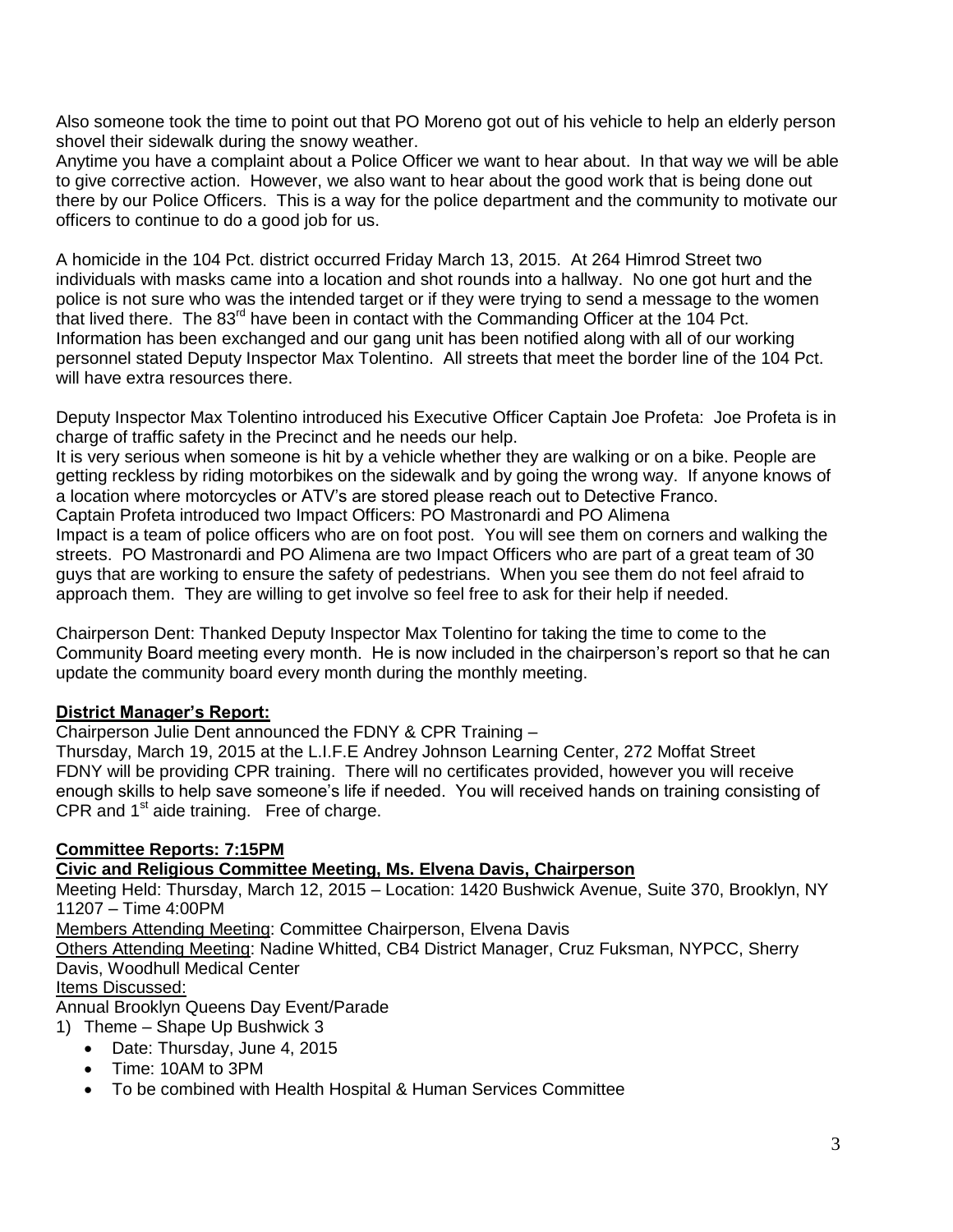- 2) Location Irving Square Park: Wilson to Knickerbocker Avenue between Halsey and Weirfield Street.
	- Rain date destination: St. Martin of Tours Church (Awaiting Confirmation)
	- Parade Route: Starting at Weirfield Street & Knickerbocker Avenue to Jefferson Avenue to Wyckoff Avenue to Covert Street to knickerbocker Avenue & Halsey Street
- 3) Grand Marshall: Nominated Bishop Clarke  $83<sup>rd</sup>$  Clergy Council and Father Tobon St. Martin and Our Lady of Lourdes. (Waiting to see if they will accept)
- 4) Community Partners are needed to make this a successful event!
	- Sponsors: Food, DJ, porta san, raffles
	- Supporters: Give away items, NYPD, FNDY and CBO for tabling
	- Volunteers: Set-up, distributing and shopping
	- Instructors: Zumba, fitness and aerobics
- 5) Next Meeting dates: April  $2^{nd}$  and April 16<sup>th</sup>, 2015 at 1420 Bushwick Avenue, Community Board's office at 3:00pm.

## **Environment Protection/Transportation Committee Meeting, Eliseo Ruiz Chairperson, 7:17PM**

Meeting Held: Wednesday March 11, 2015

Location: 1420 Bushwick Avenue, Suite 370, Brooklyn, NY 11207 – Time: 9:30AM Members attending meeting:

Eliseo Ruiz – Committee Chairperson, Martha Brown and Robert Camacho

Others Attending: Nadine Whitted - CB4 District Manager, PO Stacey Wollack - 83<sup>rd</sup> Pct., Claudette Workman – Kyle Gebhart, Rich Carmona, Inbar Kishoni – NYC – DOT, Andy Ingelsby, Evan Bialostozky – MTA-TA ad Abraham Abreu DCP Dept. of City Planning) Items Discussed

1) MTA-NYC-TA: Selected Bus Service on the B46 Route

Mr. Inglesby introduced the matter as a super bus service. He also noted that this type of service has been implemented on other bus lines throughout the city and this would be the 2<sup>nd</sup> in the borough of Brooklyn.

SBS is a brand name for Bus Rapid Transit (BRT) on high ridership routes. It is an improve bus service, providing faster, more frequent and more reliable service on high ridership bus routes.

The SBS proposed for the B46 route is scheduled for implementation during the  $3<sup>rd</sup>$  quarter of this year. The B46 has been designated as a very high ridership route, being the  $2^{nd}$  busiest in NYC and the 1<sup>st</sup> in Brooklyn. Based on customer satisfaction it received a 95% rating.

Tool Kit Used:

- a) Improve fare collection on street fare collection, similar to boarding the subway
- b) Where appropriate dedicated bus lane
- c) Transit signal priority bus communication with the traffic signal
- d) Passenger information real time information display
- e) Improve station amenities extended sidewalks
- f) Pedestrian safety improvement shorter crossing distances

The portion of the B46 route that impacts Community Board #4 District runs along Broadway from Flushing Avenue to Dekalb Avenue. There the bus takes a right turn on to Malcolm X Blvd. There the SBS will begin where riders will be able to transfer to the SBS B46.

A public hearing will be held on Thursday, March 19, 2015 at the Kingsbrook Jewish Medical Center Ballroom located at 585 Schenectady Avenue between Rutland Road and Winthrop Street.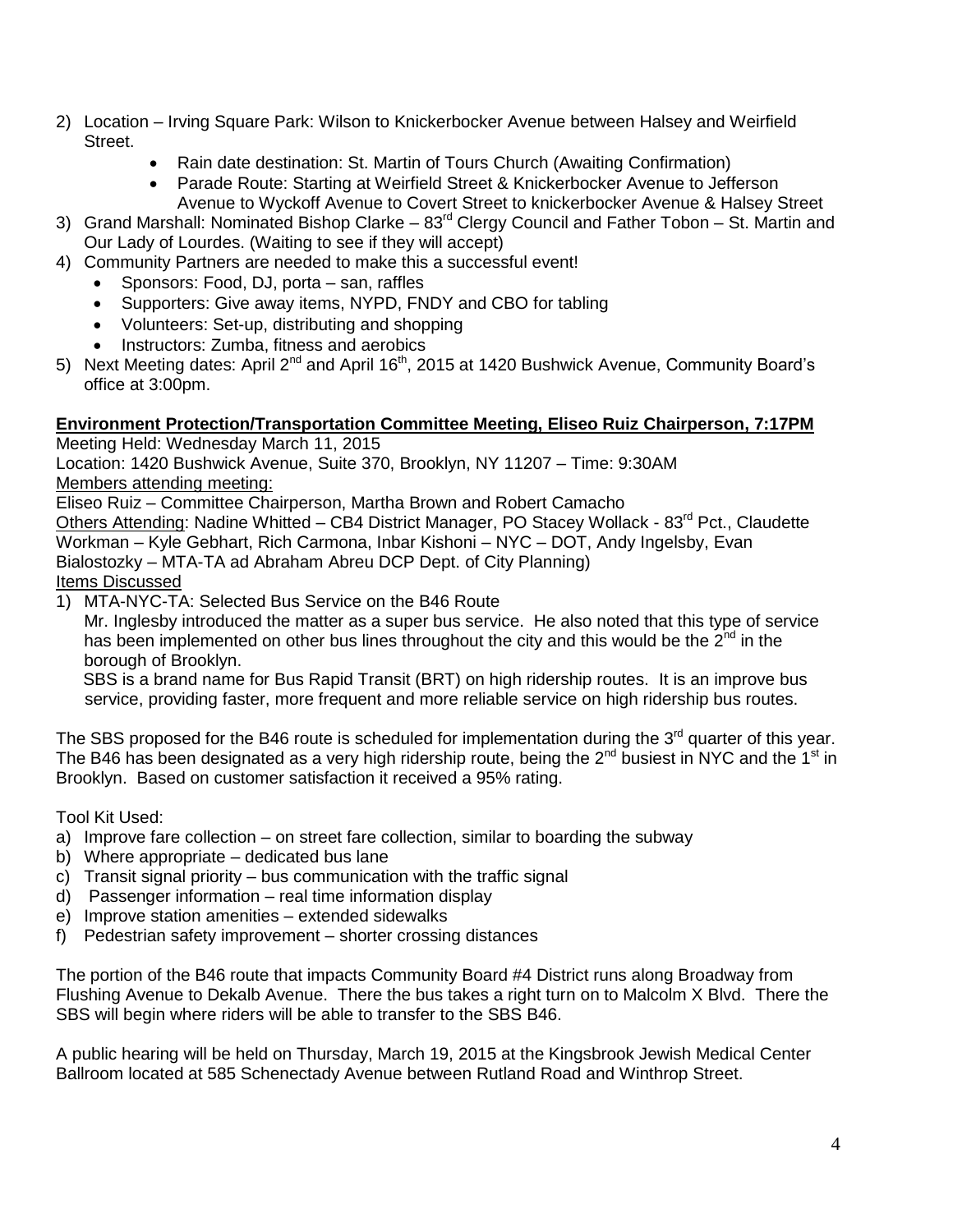2) NYC DOT Safety Improvement at the intersection of Broadway, Saratoga Avenue & Jefferson Avenue

This is a dangerous intersection that is shared by three community districts: 3, 4 and 16. Bedford-Stuyvesant, Bushwick and Ocean Hill-Brownsville.

 NYC DOT is proposing pedestrian improvements at the above intersection to create safety pedestrian crossing, increase pedestrian space and calm traffic. The proposal includes the construction of a concrete pedestrian triangle where existing small islands and channelization exist along Broadway. It also includes a curb extension at the southeastern corner of the intersection of Saratoga and Jefferson Avenues, with new crosswalks along all 4 legs of the intersection.

 Additionally, a new crosswalk will be added across Broadway on the southern/eastern side of the Intersection of Broadway and Jefferson Avenue, providing a safe place for pedestrians to cross. Along Jefferson and Saratoga Avenues in the project area, parking lanes would be striped to clarify traffic movement and reduce speeding.

- 3) DOT Update on bike lane workshop Ms. Inbar Kishoni The first workshop was held on February 26, 2015 approximately 40 people attended. The process: To determine where bike lanes should be developed within the community.
	- A Bushwick Community Bike planning survey is currently online

# **Parks and Recreation Committee Meeting, Robert Camacho – Chairperson**

Meeting Held: Monday, March 16, 2015 at 5:30PM Location: 1420 Bushwick Avenue, Suite 370, Brooklyn, NY 11207-1422 Items Discussed NYC Park Permit Requests

## **Public Safety Committee Meeting, Barbara Smith - Chairperson**

Meeting Held: Monday, March 9, 2015

Location: 83<sup>rd</sup> Precinct, 480 Knickerbocker Avenue, Brooklyn, NY 11207-1422 Members Attending: Barbara Smith, Freddy Fowler, Elvena Davis, Mary McClellan, Annette Spellen. Linda McKinley, Miriam Lamboy and Victoria Fernandez

Others Attending: Nadine Whitted, CB4 District Manager, Det. D. Franco & PO Natalie Robinson - 83rd Pct., Ismael Feliciano - 83<sup>rd</sup> Community Council.

Applicants: Corey Noble, Jacob Rabinowitz Shar Yemini – Evergreen Moffat One, Inc., Jose Ramirez, Irineo Ramirez – Salud Bar and Grill, Steve Wygoden – SWA Architecture

Community Residents: Eric Townsend, Barbara Freeman, Leila Lewis, Marcia Arcentales, Clara Cepeda, Victoria Simmons, Sergio Arcentales, Bosinia Arcentales, Johnny Borges, and Ana Pacheco Items Discussed

New York State Liquor License Requests:

1) Salud Bar & Grill, Inc., 1413 Bushwick Avenue. New application for a wine and beer restaurant license.

Committee Recommends: HOLD due to NO Certificate of Occupancy or Letter of No Objection from The Department of Buildings

2) Evergreen Moffat One Inc.: 109 Moffat Street – New application for a Full Liquor License for a Tavern. Mr. Rabinowitz the application expressed a strong desire to open. He has 6 businesses and 3 of them are located in Brooklyn. The space at 109 Moffat Street is currently under renovation. He mentioned that in the future if any of the neighbors and nearby residences have any problems with the establishment he will be on site to remedy the situation on most days. The applicant was told to use the NYC DEP guidelines with respect to sound-proofing. It was also suggested that during the installation of the sound proofing members of the block association should be involved in a trail run to make sure the sound proofing is sufficient. The residents of the Moffat Street Block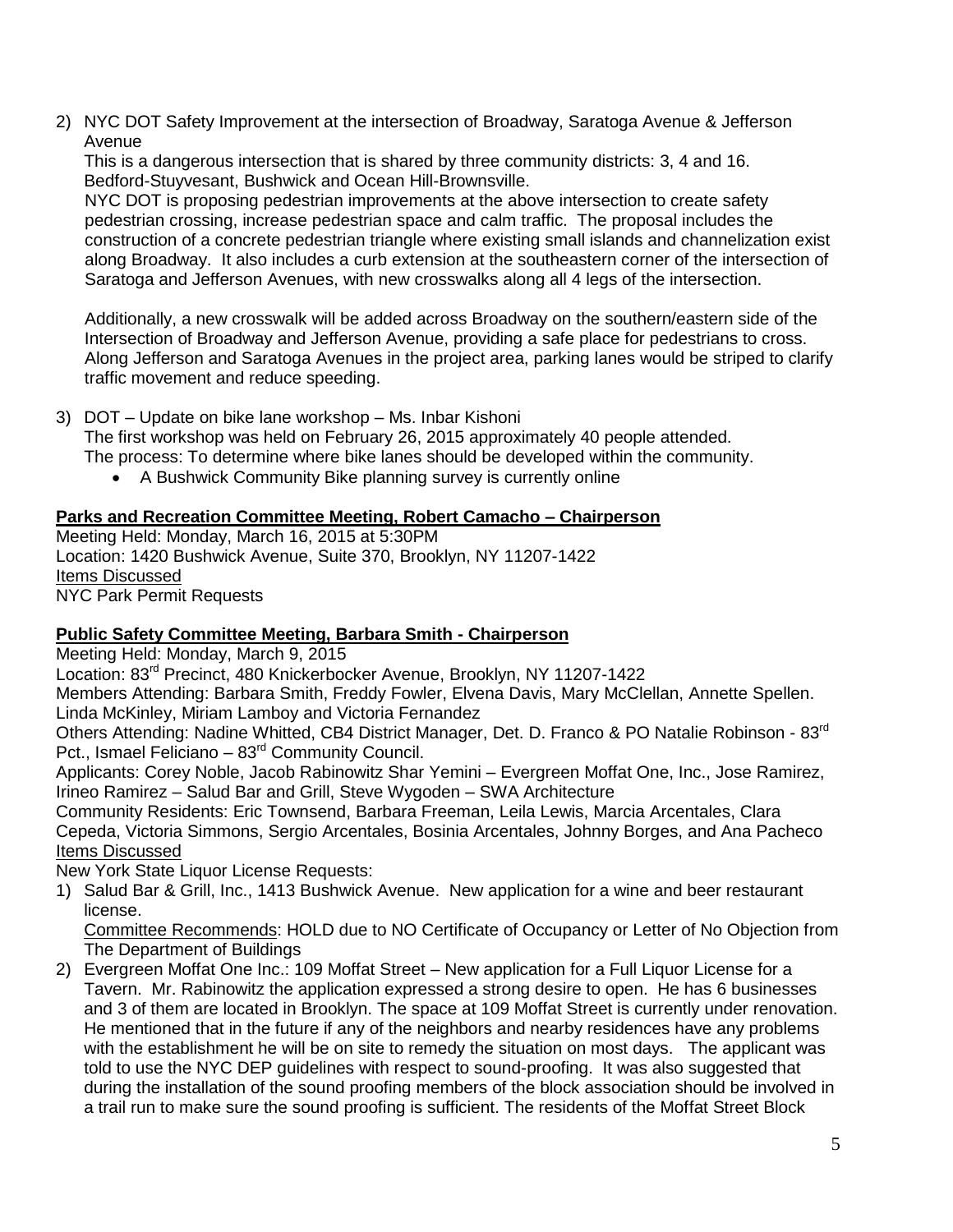Association presented a petition against the opening of this establishment. They noted that as a family oriented residential community with a great numbers of small children, seniors citizens and special needs children and adults, that this type of business would be a hindrance of the quality of life due to the increase of noise, questionable people and behavior and possibly crime. It was stated that within the surrounding area many block are not allowed to have block parties, Moffat Street is not one of those blocks. They feel that opening a bar on their block may jeopardize the block should negative events happen at the bar. It was also stated that autistic adults and children live adjacent to the establishment and vibrations from the music could adversely affect them. A petition from the residents of Duncan Gens Senior Citizens Home located at 725 Chauncey Street was also present. They stated that this establishment will be detrimental to the surrounding neighborhood and would disturb the peace and serenity that they now enjoy. The owner also presented a petition, however it had addresses from near and far as opposed to the impacted area. Committee Recommends: HOLD due to construction at the site and the appropriate sounding proofing. Also it was suggested that the owners make contact with the members of the block  $\alpha$  association. Further investigation of the owner by the 83 $^{\text{rd}}$  Pct. is needed. Need paperwork from landlord.

 The applicant will come before the committee again in the upcoming month or two. The board will keep the block association informed of upcoming meetings. Only 4 people from Moffat St Block Association and only 4 people representing the business of 109 Moffat Street can attended the meeting.

3) NYC –Unenclosed sidewalk café request – Brooklyn Acquisition holdings, 19 Wyckoff Avenue, Brooklyn, NY: Applicant requesting Unclosed Sidewalk Café containing 41 tables and 82 chairs at Wyckoff Avenue near Troutman Street. Currently this site is not in operation as a business. Mr. Richard Knapp who is representing the business stated that there already exists a liquor license at the facility. The pictures that the board received with the application shows 19 Wyckoff Avenue boarded up.

Committee Recommends: NO – As there is no business as of yet. Also to investigate the statement that a liquor license is already in place there that never came before the board.

Ms. Barbara Smith: The board cannot stop a business from opening. The board can only suggest to the Liquor Authority how the board feels. The board can only submit the information that we have received from the community such as petitions, letters, etc.

Chairperson Dent: The Community Board has not voted on anything and board members such as A. Martinez, R. Camacho and C. Nunez have made good points, however the board cannot approve anything, the board can only make recommendations.

There have been times in the past were the board has stated that they did not want a certain establishment at a particular location for whatever reason and later we see that the establishment has proved to be there anyway.

In all fairness stated Ms. Dent this matter will go back to the committee and the committee can bring this back to the board next month and then the board will vote and give their recommendations. That is all we can do.

Mr. Jacob Rabinowitz: Stated that he has 6 business with liquor licenses and 3 of them are in Brooklyn. Over the 10 years that he has been in business he has not had a problem with the residents. He stated that he knows how it feels to live next door to a noisy business and he does not want that for anyone. If given the opportunity he stated that he promise not to disappoint anyone.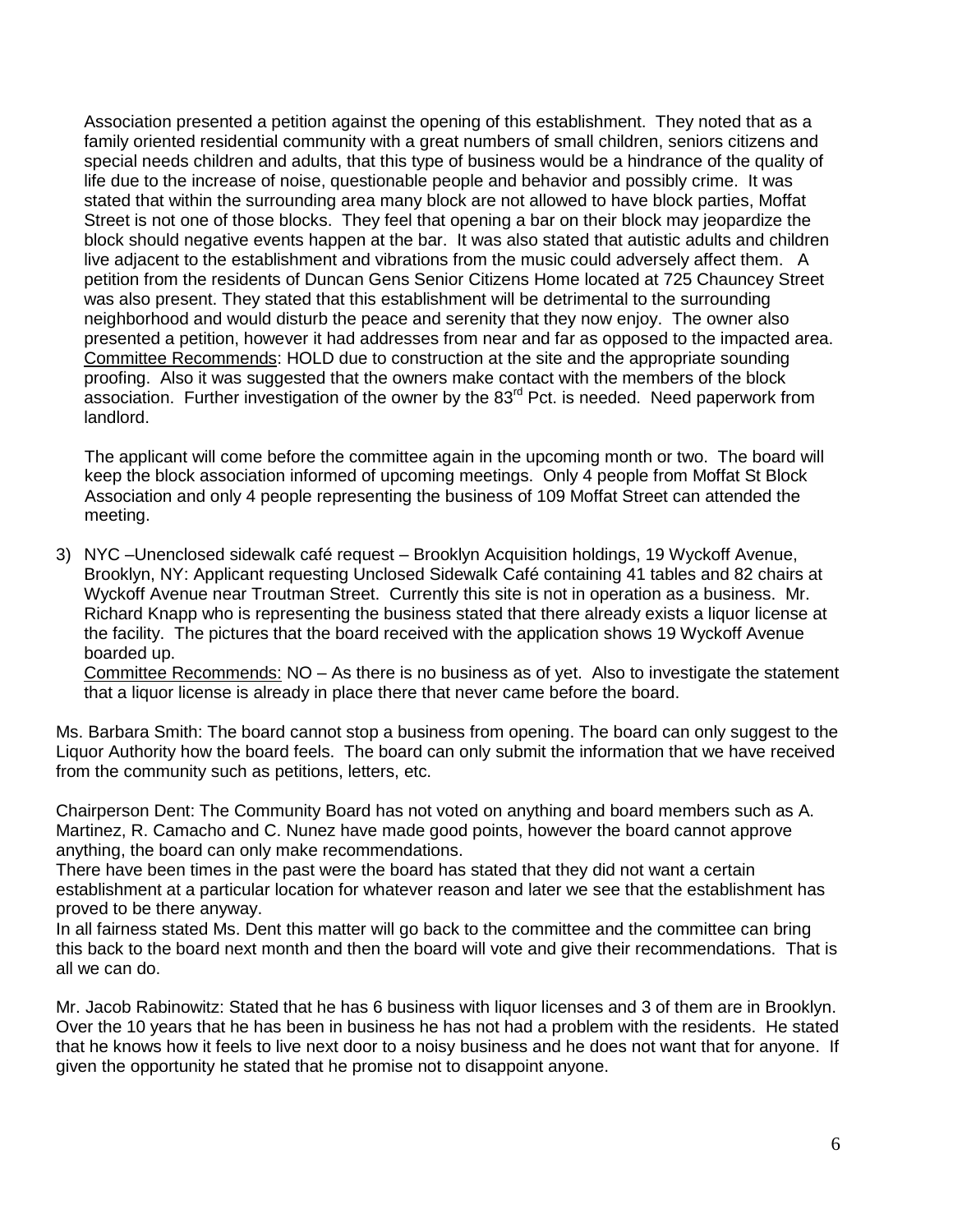Detective D. Franco: I believe the residents are concern because of the previous owners at 109 Moffat Street. At that time the  $83<sup>rd</sup>$  Pct. received numerous noise complaints from 311, 911 and from the residents themselves calling the Pct.

In the past, owners of various establishments have said that they will be present and monitor their business. Some have and some have not. Those who have not, have had their business closed. Detective France will monitor any business that becomes a problem on a day to day basis and if the problem is not resolved that business will be closed just like the previous owners of 109 Moffat Street and other business that have had their business closed due to complaints.

### **Youth and Education Committee Meeting, Virgie Jones, Chairperson**

Meeting Held: Tuesday, April 10, 2015 at 5:30PM

Location: 1420 Bushwick Avenue, Suite 370, Brooklyn, NY 11207-1422

Members Attending: Virgie Jones, Linda McKinley, Raul Rubio, Katiuska Cabral and Sharline Moore Others Attending: Nadine Whitted-CB4 District Manager, Loretta Williams-ACS, Christopher Durosinmi-NYC DOT, Mossa Jones-FSNNY, PO Melvin Kendall-NYPD, 83rd Pct. and Shameek Robinson Items Discussed:

- 1) NYC Department of Education Pre-K for All: Mr. Chris Durosinmi, Universal Pre-K Coordinator An outreach program will begin soon. The opening enrollment period started March 16, 2015 through April 24, 2015. Children will be able to enroll free, and it will be a full-day, high quality pre-k program. Enrollment rates in Bushwick, Brownsville and East New York are low. Mr. Durosinmi and his colleague will be in the aforementioned communities to provide literature and to let parents know about the process. Children born in 2011 are eligible to apply. Acceptance letters to the parents will be received by late May/or early June. Upon receiving the letter parents will have until June 19<sup>th</sup> to register their child. Website: [www.nyc.gov/prek](http://www.nyc.gov/prek)
- 2) Family Service Network of New York Young Adult and College Preparatory Program: Mr. Mossa Jones

In March 2014 a new program called Youth and Young Adult Empowerment was started. Since the inception a 21 Topic College Prep Program has been conducted at two sites: a) 144 Macon Street and b) 1375 Bushwick Avenue. The program is conducted two days per week for 1 hour. Tuesday and Thursday from 6-7pm during the months of October 2014 through April 2015 Their goal is to provide college and career awareness to all youths.

3) Agency for Children Services (ACS) – Raul Rubio and Loretta Williams: ACS wants to understand and is looking at what community's need. The Commissioner is interested in the community wellness. Through the youth committee we are hoping to find the answers and to move on from there.

Mr. Cabral suggested coming to the El Puente Youth organization to ask the youth directly. The young people who attend are both articulate and capable of responding to questions concerning youths in general.

- 4) SYEP Application information
- 5) College Board Mr. Shameek Robinson: A membership organization of colleges and high schools The colleges asked for a tool so that they could have a standard to make sure that students know how to read and write and well as how to calculate and solve problems, which is why there is SAT testing.

 Free help with SAT is now being offered through KHAN Academy based on how they did in the PSAT.

Committee Recommends: Mr. Robinson from the College Board to speak at the April 2015 Community Board #4 Meeting.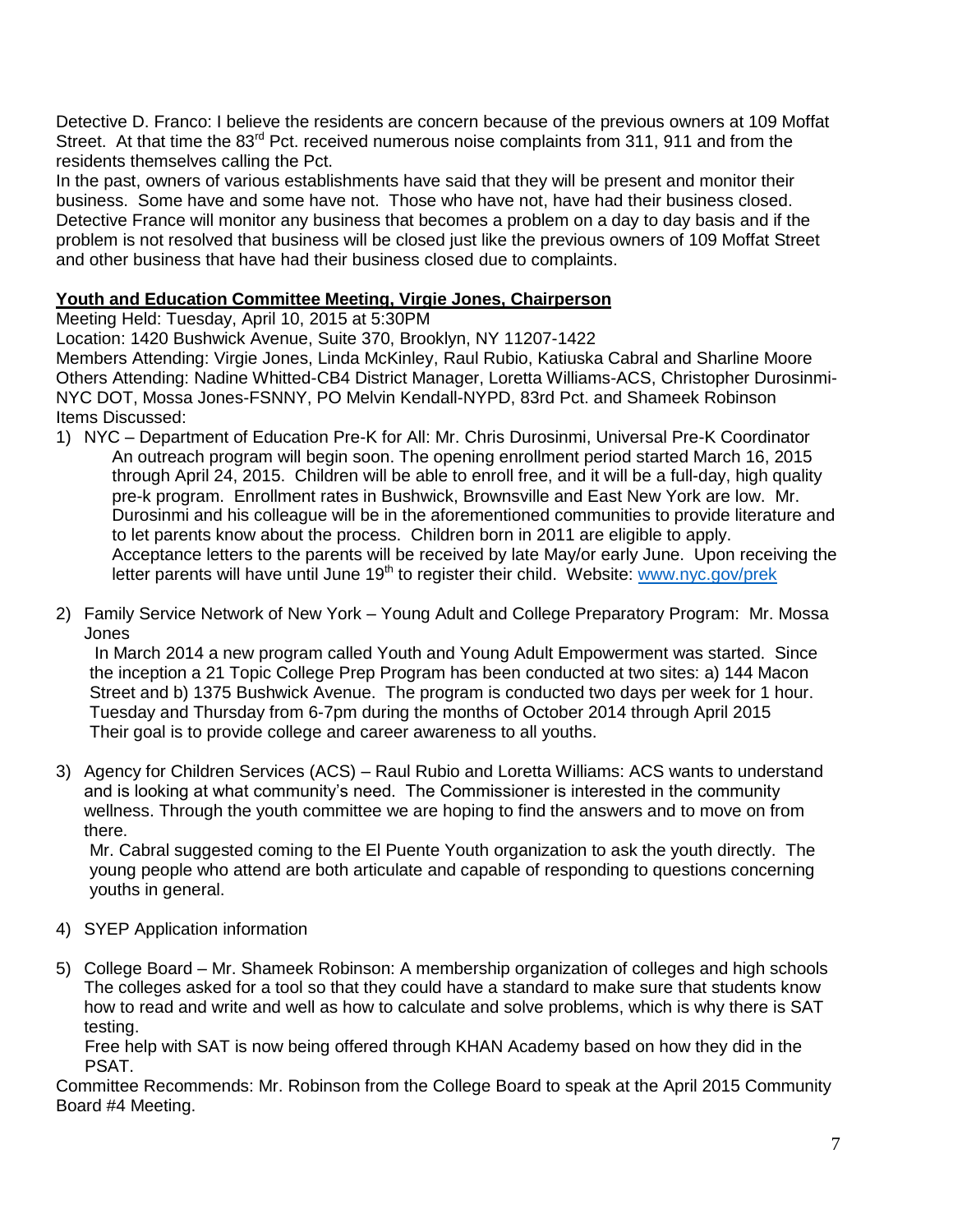## **Announcements:**

NYPD – COMMUNITY ALERT!!! DON'T BE A VICTIM Recent Robberies have occurred in the neighborhood. BE ALERT AND BE AWARE: Avoid walking and talking on cell phones:

- Criminals target people who are distracted
- When possible stop walking when using the cell phone.
- Keep your cell phone out of sight when not in use
- Utilize headsets. If they can't see it, they can't grab it!

FYI:

- Keep record of device serial numbers
- Register your cell phones, music devices and laptops in the NYPD Operation ID Program

Contact your local Pct. Crime Prevention Officer to register your property in the NYPD Operation ID Program.

New York State Senator Martin Malave Dilan Representing the 18<sup>th</sup> District: FREE Income Tax Preparation!

Volunteer Income Tax Assistance (VITA) provide by Senator M. Dilan in-conjunction with LIU-Brooklyn with training by the Internal Revenue Service.

February 6, 2015 to April 10, 2015. Every Friday from 10:00AM TO 3:00PM.

Eligibility Requirements:

- Have an income of \$51,000 or less
- Reside in the  $18<sup>th</sup>$  Senate District
- Bring valid photo ID
- Bring supporting documentation with your W-2 form. (including social security card for taxpayers and all dependents)
- Complete the intake form given to you by a staff member Federal Returns Prepared: 1040EZ, 1040A State Returns Prepared: IT 200, IT 201, IT 214 NYC Returns Prepared: NYC210 For more information please contact the office at: 718-573-1726 or visit us at 718 Knickerbocker Avenue.

Allied Communities Against Buy Outs: No heat? Illegal work? No hot water? Increasing rent? Know your rights, say no to buyouts, say no to displacement & our community is not for sale! If you are being forced out of your apartment or not receiving services call us! State Senator Martin Dilan, 718 Knickerbocker Avenue, Brooklyn, NY 11207, 718-573-1726

As of January 2015, NY State Law bans electronics from the trash. It is illegal to set out these items from DSNY collection:

 TV's, monitors, computers, laptops, small servers, printers/scanners, tablets/e-readers, MPS players, VCRs/DVDs/DVD players, fax machines, video games consoles, satellites boxes, mice, keyboards

See [www.nyc.gov/electronics](http://www.nyc.gov/electronics) for more information

Mr. Boniface WeWe, Brooklyn Public Library: Job Interviewing Basis – April  $1<sup>st</sup>$ , 2015 from 3:30PM to 4:30PM

Do you have a job interview coming up, or want to know how to prepare for one? Please join us for a FREE interview-prep presentation. We will discuss what to do and what not to do before, during and after a job interview, with tips and advice, following by questions and answers.

Wednesday, April 1<sup>st</sup>, 2015 at the Washington Irving Library, 360 Irving Avenue (Woodbine Street)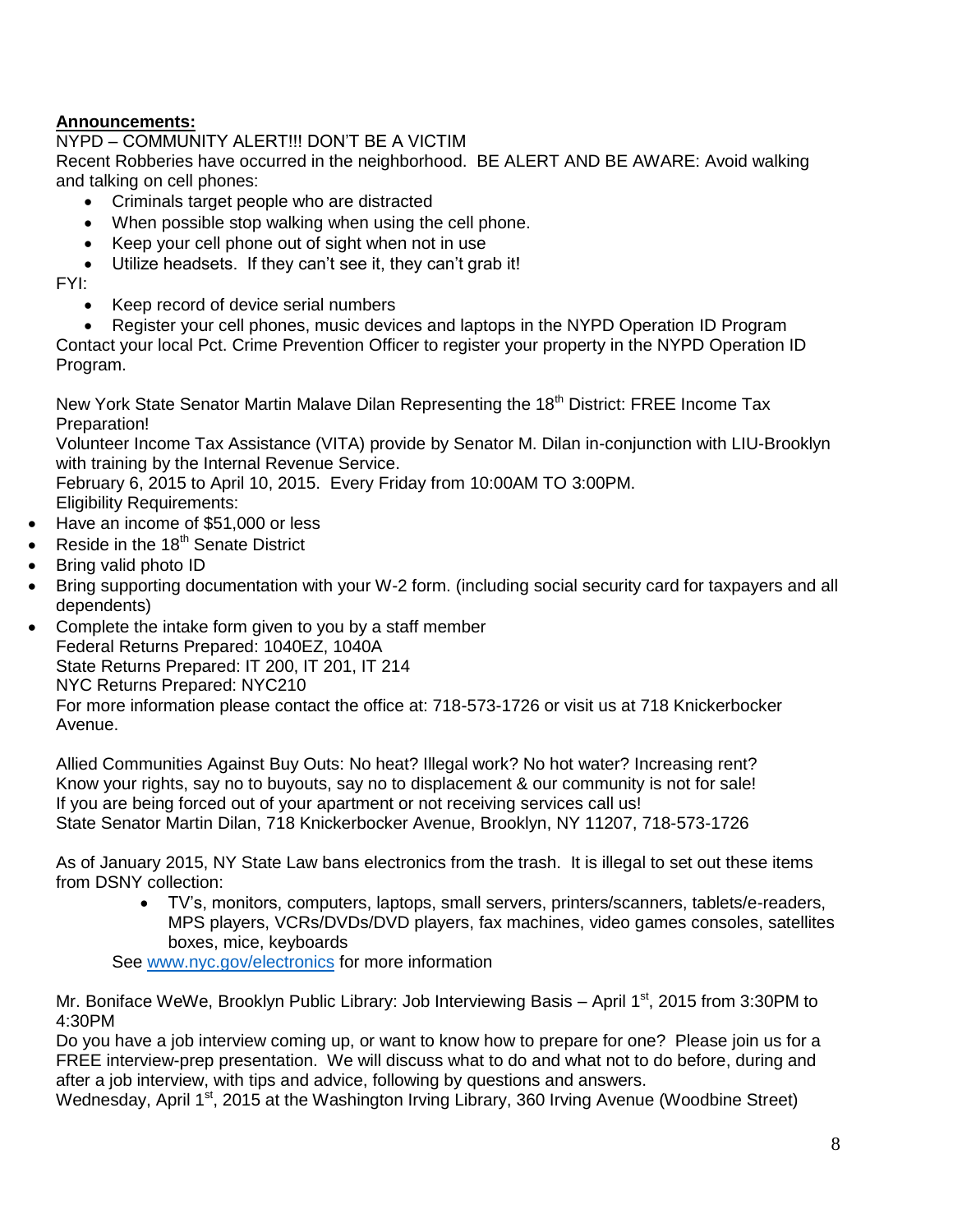#### 718-628-8387

Resume & Career One-on-One Help: Are you struggling in your job search or looking to improve your current employment situation? FREE assistance is available at the library.

Work on your resume, get education and career advice, learn interview skills, practice LinkedIn, and more with help from Job Information Resource Librarian. Patrons will be seen on a first come, first served basis. Help is available at the – Washington Irving Library, Wednesday 11AM to 1PM, 360 Irving Avenue. 718-628-8378

Sharline Moore, National Council of Negro Women, Inc.: Brooklyn Section announces the 30<sup>th</sup> Annual Harambee Achievement Awards Celebration

We invite you to join us on Saturday, April 1, 2015 at 10am to 2pm, location: Brown Memorial Baptist Church, 484 Washington Avenue on the corner of Gates and Waverly

Honoring nine young achievers who exemplify the legacy of our founder, through their dedication and commitment to their church and school. Tickets are \$30.00

The Nation Council Of Negro Women, Inc. Brooklyn Youth Section: Building Character in Young Women ages 13-18 years old. Join the Brooklyn Youth Section every  $3<sup>rd</sup>$  Saturday at Dekalb Library, 790 Bushwick Avenue, Brooklyn, NY 11221 from 1:30PM to 3:30PM Learn how to overcome obstacles, while providing public service throughout the community through the mentoring of young women. For more information call 347-873-9864 or email:

[ncnwbrooklynyouthsection@gmail.com](mailto:ncnwbrooklynyouthsection@gmail.com) 

Danny Torres: Swerve Church: Free basketball camp,  $1<sup>st</sup>$  grade to  $8<sup>th</sup>$  grade; 4 days long camp-open registration now. Swerve Church is looking for a place to have the camp if you know of a place contact Danny at [danny@swervechurch.com.](mailto:danny@swervechurch.com) Camp will be for age of 6-13 years. For more information visit website: [www.swervechurch.com](http://www.swervechurch.com/)

Wyckoff Heights Medical Center: Healthy Women & Healthy Babies The M.I.C.H.C. (Maternal and Infant Community Health Collaborative) at Wyckoff Heights Medical Center. Provides referral, education and support with:

- Obtaining Health Insurance
- Family Planning Counseling
- Access to women's health clinics in your neighborhood
- Nutritional Support (WIC, FAN, Food Pantries)
- Prenatal/Postnatal Support

Our programs operate in zip codes: 11207, 11208, 11213, 11221, 11237, and 11239 For more information contact our Community Health Worker Lines 718-907-8387 or 718-302-8521 Wyckoff Heights Medical Center, 374 Stockholm Street, Brooklyn, NY 11237 room 404

Silent Barn: Kid's Stuff Swap - Saturday, February 21<sup>st</sup> from 1PM to 4PM, 603 Bushwick Avenue Round up your children's outgrown clothes, equipment and toys! Bring them to the Barn to swap for bigger sizes and "new" stuff to play with. Meet other parents and grab some food and drinks! There will be fun activities for the kids during the swap!

Coalition for Hispanic Services: Cook Off! Free cooing class for ladies ages 13-21 Mondays from 7:30-10PM, Hope Gardens Community Center, 422 Central Avenue, Brooklyn, NY 11221, 718-919-1673

Kings County District Attorney, Kenneth P. Thompson: Please Join Us for Black History Celebration. Tuesday, February 24, 2015, 5:30PM